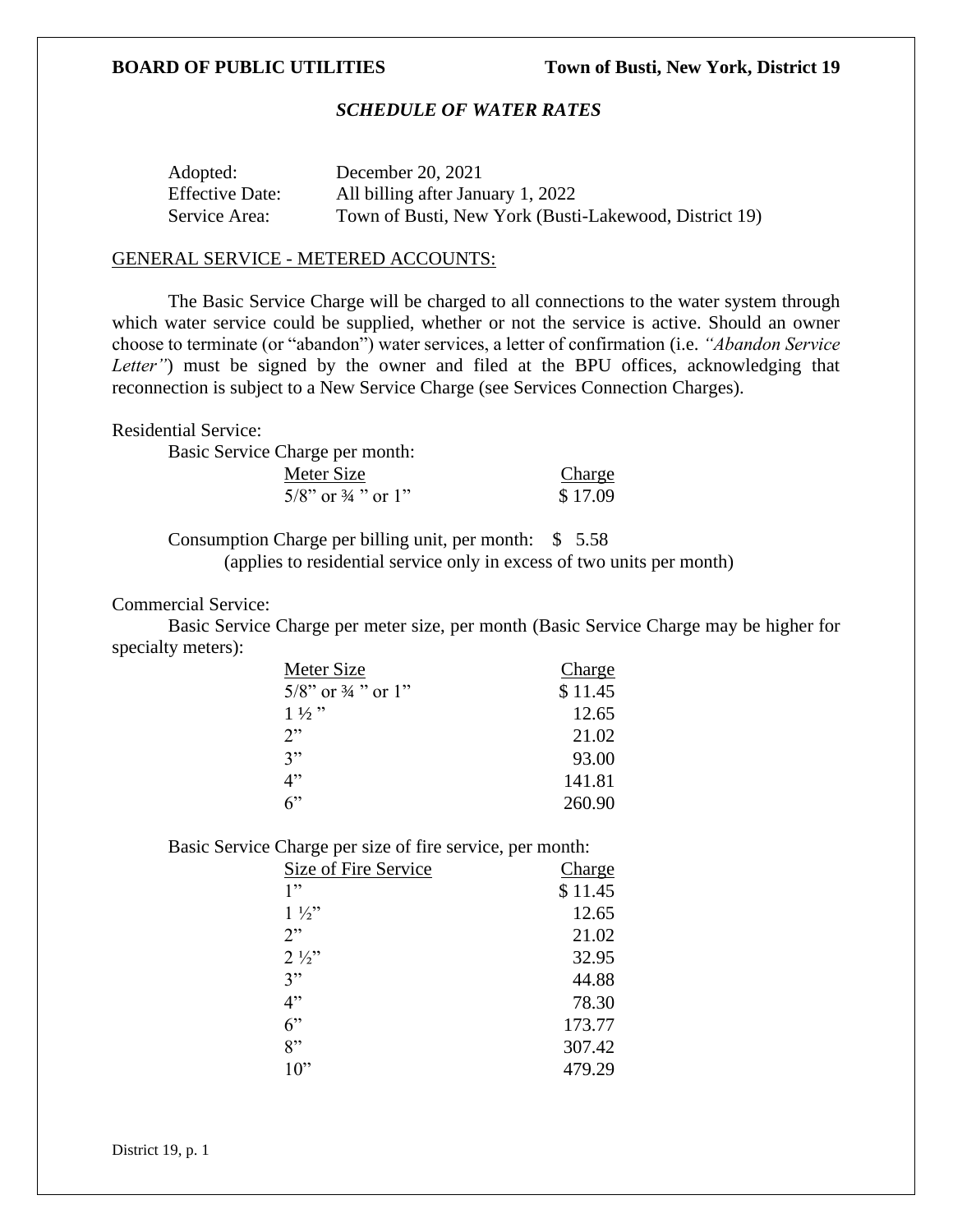## *SCHEDULE OF WATER RATES*

Consumption Charge per billing unit, per month: \$ 5.58

Large Industrial Service:

Basic Service Charge per meter size, per month (Basic Service Charge may be higher for specialty meters):

| Meter Size                       | Charge |
|----------------------------------|--------|
| $5/8$ " or $\frac{3}{4}$ " or 1" | \$8.61 |
| $1\frac{1}{2}$                   | 9.51   |
| 2"                               | 15.81  |
| 3"                               | 69.92  |
| 4"                               | 106.62 |
| 6                                | 196.16 |

Basic Service Charge per size of fire service, per month:

| Size of Fire Service | Charge |
|----------------------|--------|
| 1"                   | \$8.61 |
| $1\frac{1}{2}$       | 9.51   |
| 2"                   | 15.81  |
| $2\frac{1}{2}$       | 24.77  |
| 3"                   | 33.75  |
| 4"                   | 58.88  |
| 6"                   | 130.65 |
| 8"                   | 231.14 |
| $10$ "               | 360.37 |
|                      |        |

Consumption Charge per billing unit, per month: \$ 4.18

## PRIVATE FIRE PROTECTION SERVICE - HYDRANTS:

Rate per Hydrant per month: \$ 23.98

## SERVICES CONNECTION CHARGES:

The BPU reserves the right to specify meter size/type depending on anticipated usage. New service connection charges in this district are paid directly to the municipality; contact your municipality for details. An *"Application for Water Service"* form provided by the BPU shall be completed and submitted to the BPU, along with a receipt for payment to the municipality. BPU incidental charges may apply.